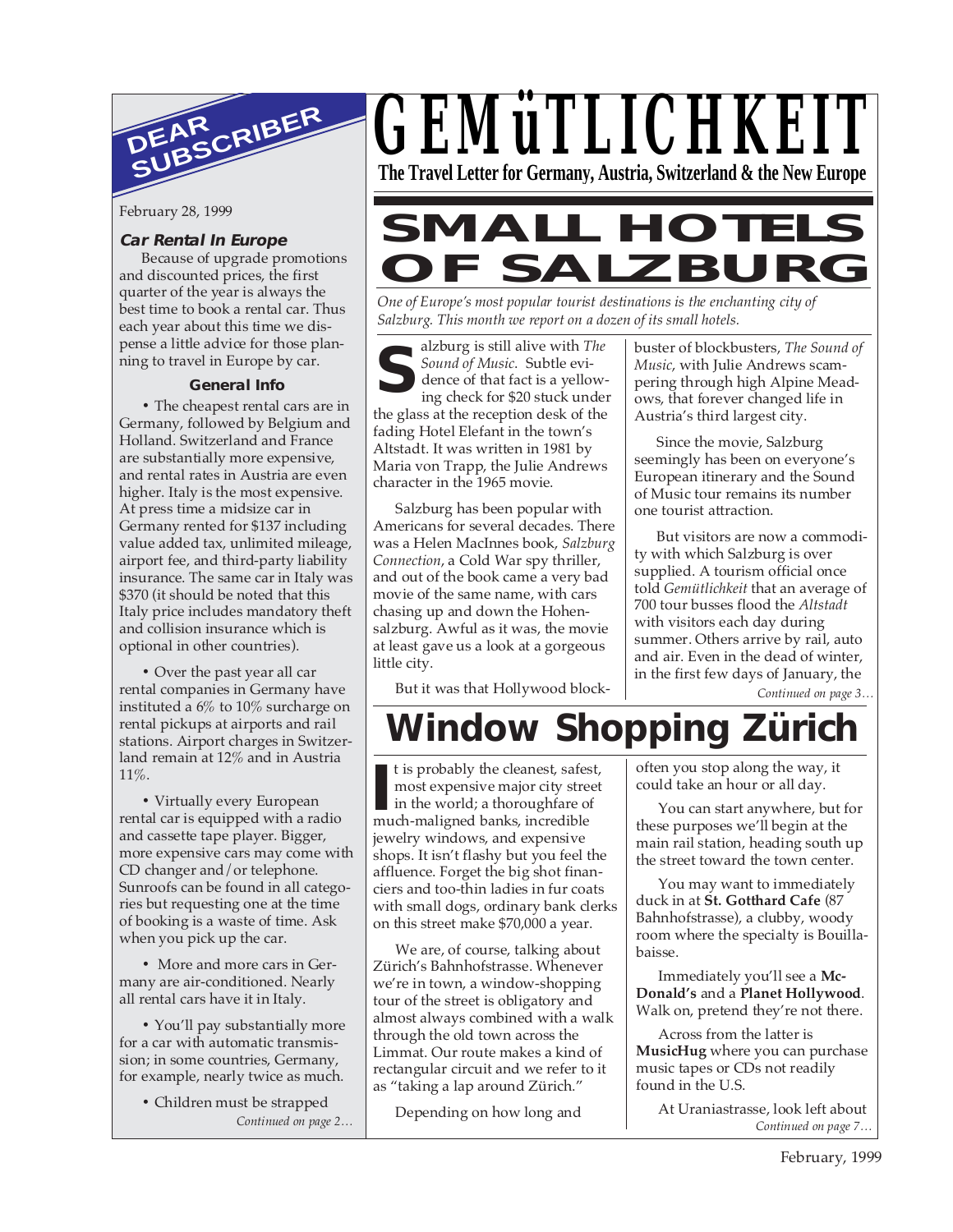## *DEAR SUBSCRIBER Continued from page 1*

into a child's seat (even up to 12 years of age in some cases). Take your own or rent them from the rental company for about \$45/rental.

• **Book Early.** Prices are low this time of year but likely to rise April 1. In some countries and in some car categories, upgrades are available if booked prior to April 1. Don't worry if you have to change dates or cancel, the credit card chargeback laws in this country prevent you being charged for a travel service not received. Thus, if you pay a deposit or even the full rental price, you'll get it all back if you cancel.

• **Insurance.** By law, car rental companies in Europe must provide third-party liability insurance, which is included in the basic rental charge. The renter, however, is responsible for the car. Rental companies sell CDW (collision damage waiver) and theft insurance for from about \$12 to \$30 per day (plus tax, of course). However, some credit cards offer this coverage free if you use the card to pay for the car. Find out from your credit card issuer whether your account carries such coverage and, if so, what the rules are for making a successful claim.

You should also be sure the term of your rental is not longer than the coverage provided by your credit card. For example, Mastercard Gold covers rentals up to 15 days. If your contract is 16 days or longer you

have no collision or theft coverage. Visa Gold, American Express (except most corporate cards) and Diner's Club cover rentals up to 30 days.

*Gemütlichkeit* recommends you decline the car rental company's offer of insurance and rely on your credit card for CDW and theft insurance, but only after first determining that you are in fact covered by your credit card for the specific rental you have in mind. If you are relying on your credit card for this insurance do not, under any circumstances, fail to initial in the "Nein" box relating to CDW and theft insurance. If you do not do so, your credit card will not provide insurance coverage. And, if you are somehow coerced into signing in the "Yes" box you will be charged by the car rental company for the optional insurance. No matter what the rental clerk says, *do not* initial in the acceptance box unless you want the insurance and plan to pay for it.

• **Eastern Travel.** Not a big problem to Poland, Hungary, Czech Republic or Slovakia with most car rental companies. However, only certain cars — usually Opels — are allowed to travel East.

If Romania, Croatia, Slovenia or countries of the former Soviet Union are your destination you'll pay a somewhat higher rate.

Be sure to state your intention to visit Eastern countries at the time of booking. Special documentation is required, even with Opels. Those who try to take a non-authorized car into an Eastern country may find big trouble. It is illegal to even attempt to do so. Your car may be impounded and you will be charged impound costs and for the cost of returning the rental car to the original pickup location.

#### **Choosing a Car**

First, understand that no car rental company will guarantee a specific make and/or model. The words "or similar" are always used in the rental confirmation and the renter is promised only a category. Here are some of the principal car categories and some info on each:

**Subcompact.** Typical cars: Opel Corsa, VW Polo, Fiat Punto. O.k. for two persons who aren't interested in burning up the Autobahn. Limited trunk space. Cost: about \$82 to \$100\* per week.

**Compact.** Typical cars: Opel Astra, VW Golf, Ford Escort, Fiat Brava. Comfortable at 80 to 90 m.p.h.. Good trunk — figure one big suitcase, two small ones and maybe a garment bag and/or a soft duffel or two. Both two-door and four-door models, occasionally with a sunroof. Fine for three adults who go easy on the luggage. Cost: \$95 to \$130\* per week.

**Midsize.** Typical cars: Opel Vectra, Ford Mondeo, Renault Laguna, Audi A4. Our recommended category for two couples. The Vectra has a particularly spacious trunk. O.k. on the Autobahn but underpow-

*Continued on page 8…*

| VOL. 13, No. 2 <b>GEMÜTLICHKEIT</b>                                                                                                                                                                                                                                                                                                                                                                                                                                                                                |                                                                                            | <b>HOTEL RESTAURANT RATING KEY</b>                                                                                                                          |                                                 |                                                             |                                                |
|--------------------------------------------------------------------------------------------------------------------------------------------------------------------------------------------------------------------------------------------------------------------------------------------------------------------------------------------------------------------------------------------------------------------------------------------------------------------------------------------------------------------|--------------------------------------------------------------------------------------------|-------------------------------------------------------------------------------------------------------------------------------------------------------------|-------------------------------------------------|-------------------------------------------------------------|------------------------------------------------|
| February, 1999                                                                                                                                                                                                                                                                                                                                                                                                                                                                                                     | The Travel Letter for Germany, Austria, Switzerland & the New Europe                       | <b>Rating Scale</b><br>Excellent                                                                                                                            | <b>Scale</b><br>$16 - 20$                       | <b>Restaurant Criteria</b><br>Food                          | 65%                                            |
| Editor & Publisher:<br><b>Associate Editors:</b><br><b>Contributing Editors:</b>                                                                                                                                                                                                                                                                                                                                                                                                                                   | Robert H. Bestor, Jr.<br>Elizabeth Schiller<br>C. Fischer, R. Holliday,<br>Nikki Goth Itoi | Above Average<br>Average<br>Adequate<br>Unacceptable                                                                                                        | $12 - 15$<br>$8 - 11$<br>$4 -$<br>-3<br>0<br>×. | Service<br>Atmosphere                                       | 20%<br>15%                                     |
| Design & Composition:<br><b>Consulting Editor:</b><br><b>Subscription Dept:</b>                                                                                                                                                                                                                                                                                                                                                                                                                                    | Paul T. Merschdorf<br>Thomas P. Bestor<br>Andy Bestor, K. Steffans                         | <b>Hotel Rating Criteria</b><br>People/Service<br>Location/Setting                                                                                          | 30%<br>15%                                      | <b>Value Rating</b><br>Outstanding Value<br>Very Good Value | Scale<br>$17 - 20$<br>12<br>$-16$              |
| Gemütlichkeit (ISSN 10431756) is published monthly by UpCountry Publish-<br>ing, 288 Ridge Road, Ashland OR 97520. TOLL FREE: 1-800/521-6722 or 541/<br>488-8462, fax: 541/488-8468, e-mail rbestor@yahoo.com. Subscriptions are<br>\$67 per year for 12 issues. While every effort is made to provide correct<br>information in this publication, the publishers can make no quarantees<br>regarding accuracy.<br><b>POSTMASTER: SEND ADDRESS CHANGES TO:</b><br>Gemütlichkeit, 288 Ridge Road., Ashland OR 97520 |                                                                                            | Guestrooms<br>Public rooms<br>Facilities/Restaurant                                                                                                         | 30%<br>5%<br>20%                                | Average Value<br>Below Average Value<br>A Rip-Off           | -11<br>9 -<br>5 - 8<br>$\Omega$<br>4<br>$\sim$ |
|                                                                                                                                                                                                                                                                                                                                                                                                                                                                                                                    |                                                                                            | Special <i>O</i> Designation<br>By virtue of location, decor, charm, warmth of management, or<br>combination thereof, an especially pleasant establishment. |                                                 |                                                             |                                                |
| Gemütlichkeit<br>2<br>February, 1999                                                                                                                                                                                                                                                                                                                                                                                                                                                                               |                                                                                            |                                                                                                                                                             |                                                 |                                                             |                                                |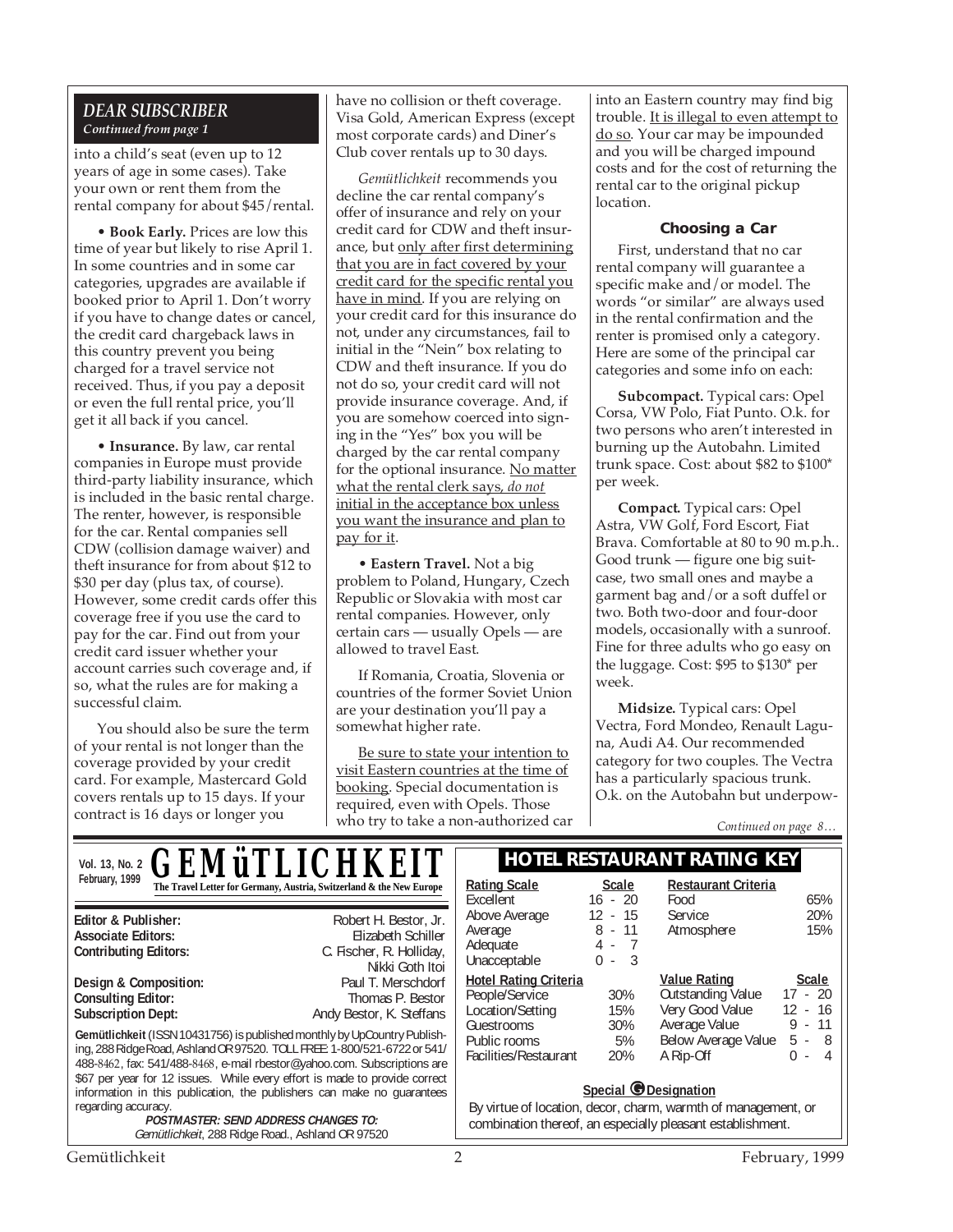#### *HEIDELBERG Continued from page 1*

Getreidegasse bustles and one hears American everywhere.

But Salzburg is far more than a movie set. It has a rollicking past and great charm. One cannot fail to be intrigued, for example, by the central figure in its history; the lecherous, egotistical Archbishop Wolf Dietrich von Raitenau, the man who built Salzburg while fathering 15 children out of wedlock — with the same woman, to his credit. (Unfortunately, things didn't end well for Wolfie, he got on the wrong side of the Pope and spent the last five years of his life a prisoner in the Hohensalzburg fortress. You may want to visit the ostentatious tomb he designed for himself in the St. Sebastian cemetery.)

All that history, God-given beauty, Archbishop-given buildings — and of course one 'lil 'ol movie have been very good for Salzburg's hotel business, especially in the center of the city. Too good, maybe. This year we saw almost the same hotels we reviewed in 1992, which were the same ones we visited in 1988. Except for the pricey Radisson Altstadt, we found no new, interesting small hotels in the city's atmospheric heart.

Since this is where overnight visitors want to stay, and since there has been almost no new competition, this handful of little inns has been able to maintain high occupancy rates by simply keeping the doors open and the linen clean. Every hotel we inspected on the left bank of the Salzach — with the exception of the \$250-per-night Altstadt and the Hotel Struber — is in need of refurbishment: the Elefant, the Weisse Taube, the Blaue Gans, even the Pension Wolf — though it is the best maintained of these four.

Each retains a degree of charm and all are acceptable lodgings. But at a time when small, family-operated hotels all over Germany, Austria and Switzerland are upgrading their facilities and services, it is disappointing to see tired public rooms, scuffed furnishings, and poorly-lit

# **Salzburg Info**

**Population:** 147,000

**Altitude:** 114 meters/1,394 feet

#### **Tourist Information:**

Auerspergstrasse 7, A-5020 Salzburg, tel. +41/662/889 87314, fax 889 8732, email: tourist@salzburginfo.or.at, website: www.salzburginfo.or.at

#### **Distance from:**

| Innsbruck | 177 Km/111 miles  |
|-----------|-------------------|
| Munich    | $140$ Km/88 miles |
| Vienna    | 292 Km/183 miles  |

Innsbruck 177 Km/111 miles 292 Km/183 miles

**Parking in Salzburg:** Many hotels are located on streets which limit vehicle access. As a visitor you can drive to hotels and pensions in the *Altstadt* at anytime, even on streets which restrict vehicles. You may creep along at 5 miles an hour among crowds of pedestrians but stay with it, as long as you're hotelbound it's o.k. After check-in, however, you will need to find parking during your stay (forget the car except for excursions to the countryside). Some hotels provide permits for street parking but a public garage is the more likely solution. Most hotels have discount arrangements with these garages and you will pay approximately 120 AS (\$10) per day. Hotels out of the center usually offer free parking.

**Salzburg Card:** For admission to virtually all Salzburg attractions and unlimited public transportation, the Salzburg Card is a worthwhile investment. A 24-hour card is 200 AS (\$17), the 48-hour version is 270 AS (\$22), and the 72-hour card costs 360 AS (\$30). With it comes the *Salzburg Guide* which contains a city map and useful information.  $\blacksquare$ 

and equipped bathrooms in hotels which could and should be atmospheric little gems. Instead, they have the air of overused package tour hotels. All any of them have done in the past six years it seems is raise prices. In 1992, the least expensive double room at the Weisse Taube was 880 AS (\$72), now it is 1,150 AS (\$94), an increase of over 30%. The Elefant has jumped its cheapest double room from 1200 to 1480 AS (\$98 to \$121), an increase of 23%. The least expensive double at the Blaue Gans in 1992 was 700 AS (\$57); it is now 1,180 AS (\$96), a tidy increase of nearly 70%.

With two exceptions, the hotels

we prefer are on the right bank. They are only a few minutes walk from the old center and offer a much better combination of value and quality. And remember, not all of Salzburg's attraction are on the left bank. The Mirabell Gardens, Wolf Dietrich's tomb, and Mozart's house (not his birthplace) are on the other side of the river.

## **Left Bank Hotels**

Hotel Altstadt

Those who seek the best accommodations will find them at the Altstadt Radisson SAS, open since 1992. Located between Rudolfskai, which fronts the river, and the pedestrian-only Judengasse, the hotel has entrances on both streets.

It's current site encompasses three ancient Salzburg addresses and the ground on which it stands was once the Höllbräu, an inn and brewery. A Jewish synagogue may also have stood on the site in the late 14th century and excavations for the current structure turned up parts of the wall which encircled the town in the 12th century.

Though corporately-owned, the Altstadt has made a conscious effort to keep the atmosphere of a small, intimate inner-city hotel. Its entrance from Judengasse is via a simple arched doorway over which hangs the traditional, Salzburg decorative wrought iron sign. There is no uniformed doorman. The reception area is small but very elegant with a patterned granite tile floor, recessed lighting and a richly burnished dark wood check-in counter.

Standard doubles are on the small side but solidly appointed. In the "Superior" category, Number 408 retains the old rough beams of one of the earlier structures that occupied the site.

"Deluxe" rooms, such as Number 310, are simply larger with a separate sitting area.

On the Rudolfskai side of the building, the hotel's long, narrow Restaurant Symphony (also the breakfast room) is lined with windows which overlook the river about

*Continued on page 4…*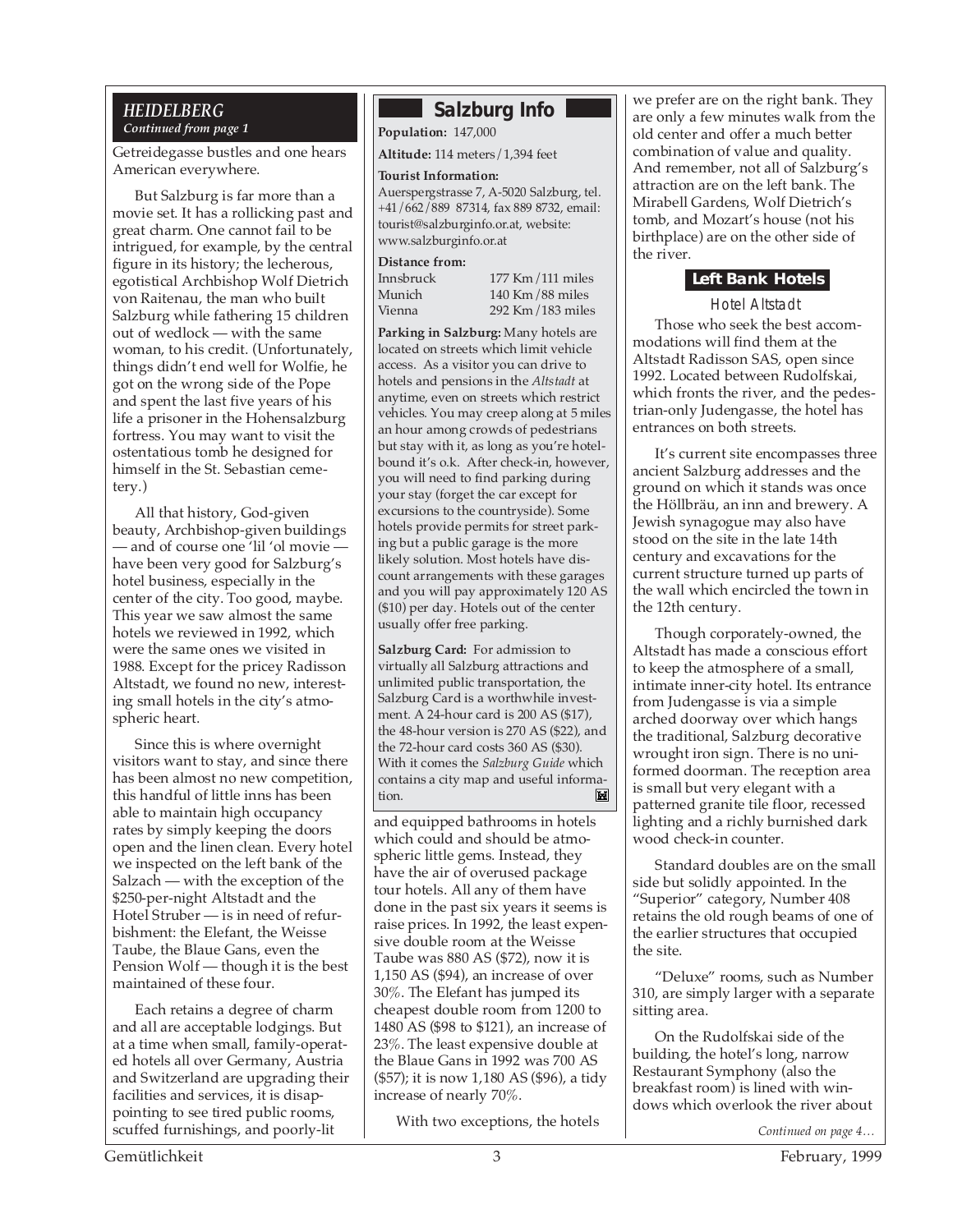#### *SALZBURG Continued from page 3*

60 feet below. A few of the restaurant's tables are in an adjoining glassed-in porch that hangs high above the Salzach.

At several times during the year

the Altstadt offers a special three-nights-forthe-price-of-two arrangement that includes an upgrade to a deluxe room, one dinner, and a welcome cocktail. Prices start at \$3,560 (\$291) per person.

One of the hotel's packages, titled "Sissy, Following in the Steps of an Empress," offers a strange but intriguing option: for 40 AS (\$33) you can have a cocktail with Duke Markus v. Habsburg-Lothringen, a great-great grandson of the Empress Elisabeth.

Though it may lack some of the old world charm of the famed Goldener Hirsch, the Altstadt is our first choice in Salzburg.

**Daily Rates:** Singles 1,900-4,400 AS (\$155- \$359), doubles 2,800-6,600 AS (\$229-\$539)

**Contact:** Hotel Altstadt, A-5020 Salzburg, Austria, Rudolfskai 28/ Judengasse 15, tel. +43/ 0662/858671-0, fax 848571-6/8, email: office@hotelaltstadt.ping.at. **Rating:** Quality 17/20,

Value 10/20

### **Hotel Struber**

In the shadow of the Hohensalzburg Fortress and a 12-minute dawdle to ground zero Salzburg, including the Domplatz and Mozart's birthplace, the Hotel Struber continues to offer visitors a refined, comfortable and most amicable resting place.

Impeccably dressed in warm

wood, oriental carpeting and historic city portraiture, this family run, 14 room hotel reflects the taste and serenity and extreme hospitality of its owners, Frau and Herr Illmer.

In the 15 years that we have been visiting the Illmers, nothing seems to have changed, from the bountiful

# **A Von Trapp Gets Scammed**

*W*hile *The Sound of Music* has been a financial boon to Salzburg and Hollywood, Maria von Trapp, the Julie Andrews character, didn't make out so well.

In 1956, according to Julie Hirsch's book, *The Sound of Music—The Making of America's Favorite Movie*, Maria was approached by a German film producer who offered \$10,000 for the rights to her story. Upon advice from a lawyer, Maria also asked for royalties and a share of the profits. The producer lied in telling her German film companies were forbidden by law from paying royalties to foreigners — she was by then an American citizen. A gullible Maria agreed to the deal and thus unknowingly signed away all the film rights to her story.

There was a German film version of the story but it was 20th Century Fox that created the blockbuster that might have made her a very wealthy woman.

After spending 30 years as a missionary in New Guinea, Maria von Trapp died in 1987 at the age of 82 and is buried next to her husband on their property in Vermont.

 • *Edelweiss* is not an Austrian folk song. It was created by Richard Rogers and Oscar Hammerstein and it was the last they wrote together, as Hammerstein died in August 1960, nine months after the musical opened and five years before the movie.

• The entire interior of the von Trapp villa, including the ornate ballroom, was built and shot at a studio in Hollywood. The set was eventually donated to the Hollywood Museum. The abbey courtyard/cloister scenes, and the graveyard scenes where the von Trapps hid from the Nazis, were also filmed in Hollywood.

• Magicians though they, the filmmakers couldn't quite reproduce those Alpine meadows and mountains. For that they had to go to Austria for the real thing. $\mathbf{M}$ 

> buffet breakfasts and ever-helpful front desk (usually staffed by a family member) to the pristine cleanliness and attention to detail.

> But the Struber is more than just an affordable, conveniently located and comfy pied-a-terre…it's the sweetest, most *gemütlich* place to lay your head in all of Salzburg.

**Daily rates:** Singles 780-1150 AS (\$64-\$94), doubles 1100-1700 AS (\$90- \$139)

**Contact:** Hotel Garni Struber, Nonntaler Hauptstrasse 35, A-5020 Salzburg, tel. +43/0662/84 92 74, fax 84 37 288.

**Rating:** Quality 15/20, Value 17/20

Hotel Elefant

If you've ever been to a once-popular but now-fading restaurant or bar whose walls are adorned with pictures signed by athletes and politicians from another era, you know what's going on at the Elefant. The \$20 check written by Maria von Trapp displayed under-glass at the reception counter has that same feel.

This was once a lovely hotel, but that's been several years and a few hundred tour groups ago. Furnishings are of good quality, the reception area floor is that wonderful old herringbone hardwood pattern, there are some nice Oriental rugs, and many guestrooms have been wallpapered; the charm is still there, it just needs rescuing. A little refinishing, some painting, some new furniture, and updating the bathrooms would go a long way.

The other problem is the price; a small double with a tiny bath, like Number 303, rents for 1,705 AS (\$139) in high season and 1,480 AS

(\$121) in low season. A larger double, Number 208, costs 2,165 AS (\$176) in high season and 2,000 AS (\$163) in low. These are poor values.

We were lukewarm on the Elefant in 1988 and again in 1992. It hasn't gotten any better, just more expensive.

**Daily Rates:** Single 950-1,150 (\$78-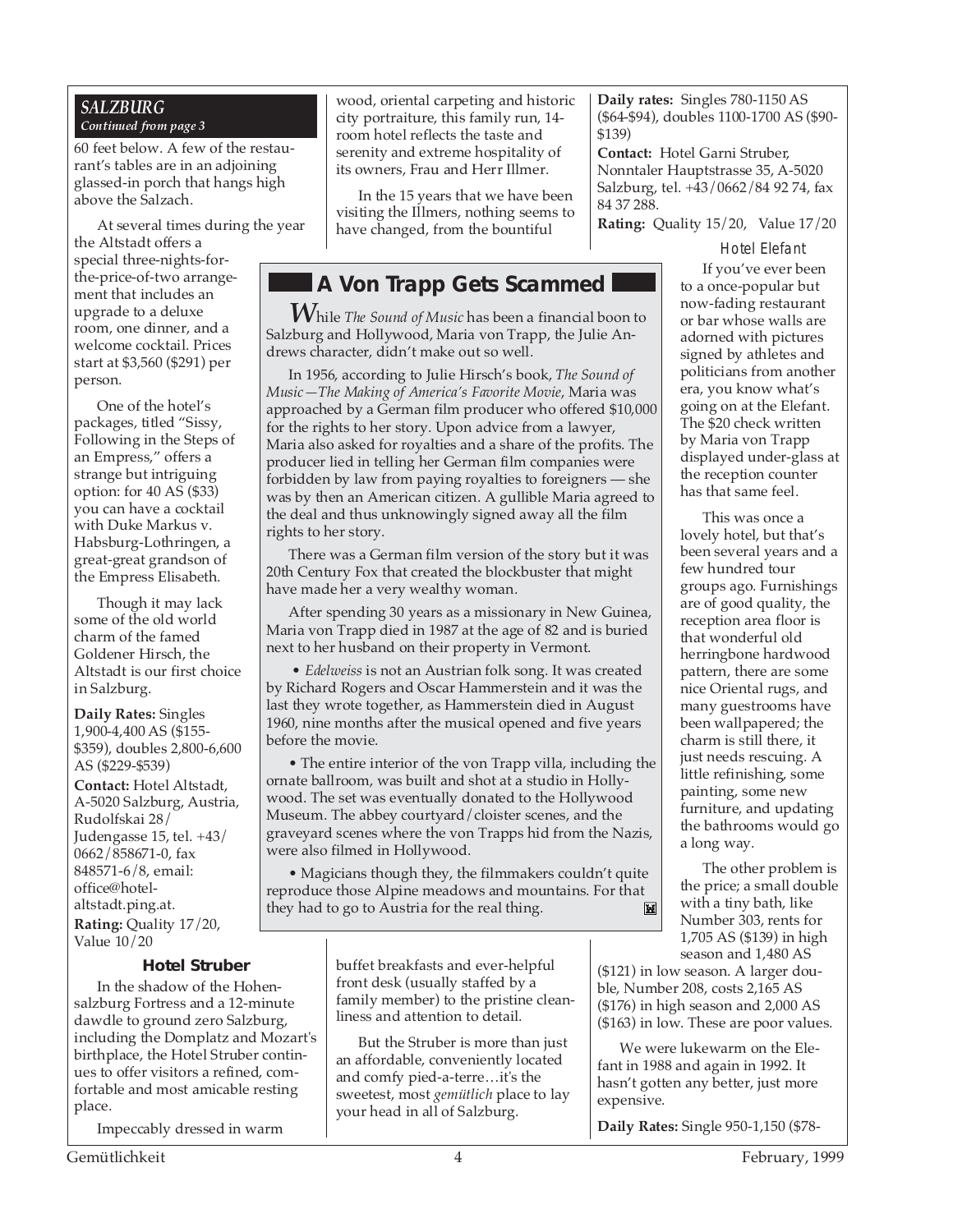\$94) doubles 1,480-2,165 AS (\$121- \$177 )

**Contact:** Hotel Elefant, Sigmund-Haffner-Gasse 4, A-5020 Salzburg, tel. +41/0662/843397, fax 84 0109-28 **Rating:** Quality 9/20, Value 5/20

#### Weisse Taube

Management at the more country Weisse Taube is much friendlier and more helpful than at the Elefant, plus the prices are lower. But it, too, has a maintenance problem; like the Elefant, the time has come for a little urban renewal.

**Daily Rates:** Singles 760-1,040 AS (\$62-\$85), doubles 1,150 -2,100 AS (\$94-\$172)

**Contact:** Hotel Weisse Taube, Kaigasse 9, A-5020 Salzburg, tel.

> Hotel Key 1. Altstadt 2. Auerhahn 3. Blaue Gans 4. Elefant 5. Jedermann 6. Markus Sittikus 7. Pension Wolf 8. Trumer Stube 9. Hotel Struber 10. Weisse Taube

**SALZBURG**

0662/84 24 04, fax. 0662/84 17 83, email: wollner@weissetaube.co.at; Proprietor: Family Haubner-Wollner **Rating:** Quality 7/ 20, Value 5/20

Hotel Blaue Gans

Some sections of this simple hotel, which is next door to the very grand Goldener Hirsch, have been upgraded within the last couple of years and they are the only acceptable accommodations in the house. The rest of the rooms, we were told, are slated for a redo in early 1999.

Among the newly refurbished guestrooms is Number 444, a fairsized double which has a beamed ceiling, a skylight and rents for 1850 AS (\$151). Number 440 is another above average-sized double but without the beams or skylight and rents for 1550 AS (\$127). Number 330 is a single with a few old wood beams and costs 850 AS (\$69).

**Daily Rates:** Singles 650-950 AS (\$53- \$78), doubles 1150-1950 AS (\$94- \$159).

**Contact:** Hotel Blaue Gans, Getreidegasse 43, A-5020 Salzburg, tel. +43/0662/84 2491, fax 8424919 **Rating:** Quality 8/20, Value 6/20

### Pension Wolf

In 1988 we picked the Wolf as the Salzburg hotel which offered the best combination of value and comfort. We even included it in our book, *The 50 Best Country Inns and Small, City Hotels of Germany, Austria and Switzerland*. Were we to compile another such list, however, we could not include the Wolf. The rooms are rather Spartan, a bit small and seem to have changed little in the past six years. We still prefer it, however, to the Weisse Taube, Elefant, or Blaue Gans — and its prices are much lower.

**Daily Rates:** Singles 680-990 AS (\$56-

MIRABELLGARTEN

**6 5**

DOM **10 7**

FESTUNG HOHENSALZBURG

**4 1**

HAUPT **BAHNAOF** 

**2**

**8**

**Right Bank Left Bank**

#### the street.

Parking is free, there is a new fitness room on the hotel's top floor with sauna, steam bath and roof terrace. Video players and fax machines are available in some rooms.

**Daily Rates:** Singles 1,090-1,490 AS (\$89-\$124), doubles 1,440-2,140 AS (\$118-\$175)

**Contact:** Hotel Auersperg, A-5027 Salzburg, Auerspergstr. 61, tel. +43/ 0662/88 9 44-0, fax 88 9 44-55, email hotel.auersperg@magnet.at. Proprietor: Family Raschhofer

**Rating:** Quality 12/20, Value 10/20

#### Markus Sittikus

This hotel, in an attractive Baroque-style building just out of the right bank's commercial area, has the

> great advantage of being a definite step up the quality ladder from most left bank hotels and also one step down in price. Guestrooms are more spacious and better maintained and furnished. The location is quiet and the welcome warm.

**Daily Rates:** Singles 690-850 AS (\$56-\$69), doubles 850-1,600 AS (\$69-\$131)

**Contact:** Markus Sittikus, A-5020 Salzburg Markussittikus-Strasse 20, tel. +43/0662/87 1121-0, fax 87 1121-58, email markus-

sittikus@austria.at. Proprietor: Wolfgang Sigl

**Rating:** Quality 12/20, Value 14/20

#### Trumer Stube

*Continued on page 6…* A few readers have been less than enthusiastic about this cozy little hotel just over the river from the old town. Though time has taken a bit of a toll since our very positive 1992 review, based on what we saw in January, the Trumer Stube is still a better deal than any hotel in its category in the old town. In fact, while left bank hotels have raised their prices from 20% to 70%, the

\$81), doubles 980-1750 AS (\$80-\$143). **Contact:** Hotel Wolf, Kaigasse 7, A-5020 Salzburg, tel. +43/0662/84 34 530, fax 8424234.

**9**

STIFT ST. PETER

**3**

**Rating:** Quality 10/20, Value 10/20

# **Right Bank Hotels**

### Auersperg

This four-star hotel, which seems to attract mostly business travelers, is in a quasi residential district about a 10-15 minute walk from the Old Town.

Guestrooms are spacious and well-appointed in a traditional oldworld style. Ask for one away from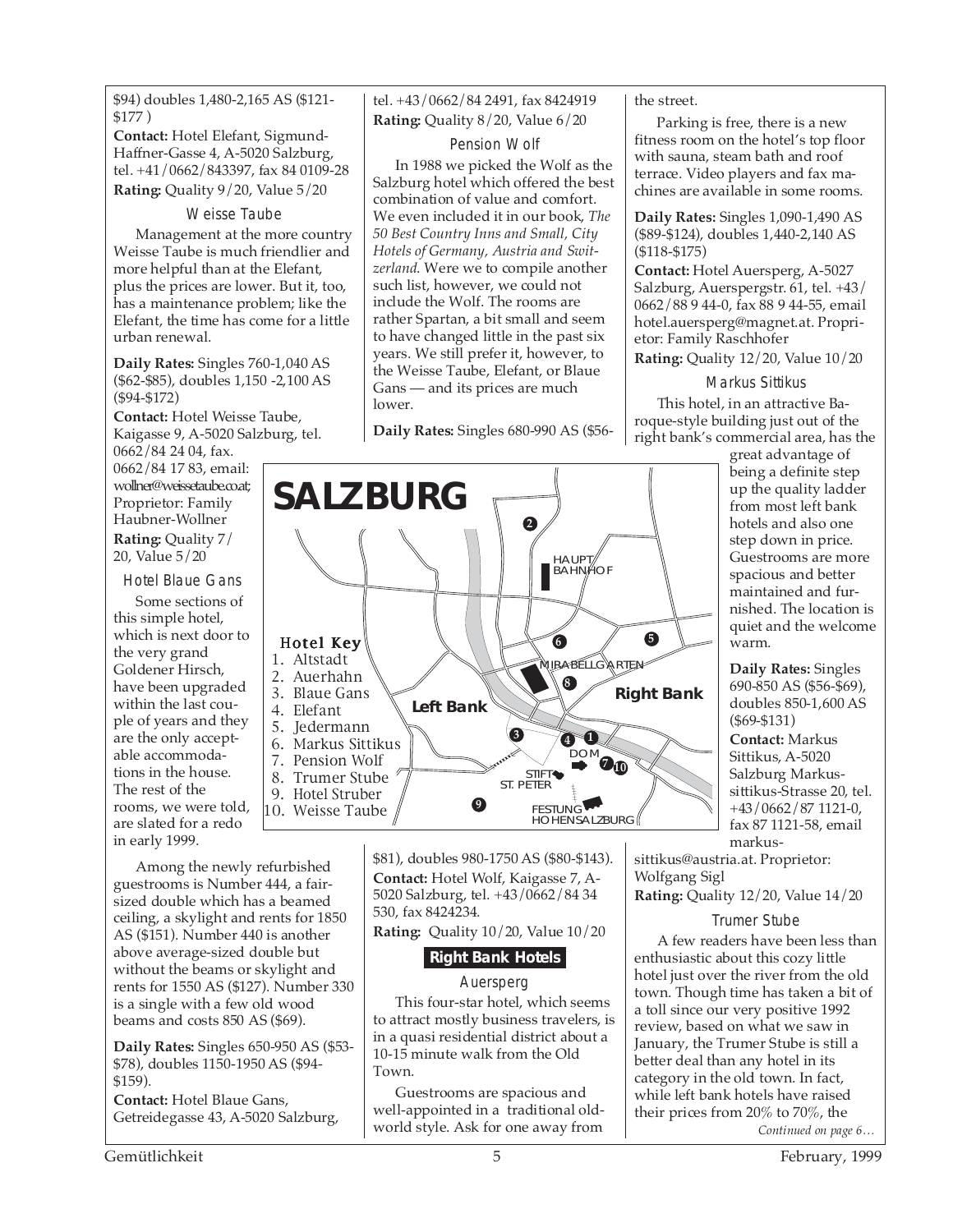### *SALZBURG Continued from page 5*

Trumer Stube's remain virtually the same as in 1992.

In addition, the Hirschbichlers are very pleasant hosts and are able to offer guests passes for on-street parking in the neighborhood. That's not to say there will always be a spot available, but at least there is the possibility of free parking — a convenience that doesn't exist across the river.

This is a simple hotel — don't expect large rooms or piles of fluffy white towels — but for one its double rooms you'll pay \$25 to \$50 less per night than in similar accommodations just a 10-minute walk away.

**Daily Rates:** Singles 520-795 AS (\$42- \$65), doubles 880-1,295 AS (\$72-\$106) **Contact:** Hotel Garni Trumer-Stube A-5020 Salzburg Bergstrasse 6, tel. +41/0662/87 46 66, fax 87 43 26, email hotel.trumerstube.sbg@eunet.at. Proprietor: Family Hirschbichler **Rating:** Quality 10/20, Value 12/20

Hotel-Pension Jedermann

Easily the best value we found in Salzburg. In addition to 16 thoughtfully furnished guest rooms with hardwood floors, guests can surf the Internet in the hotel's cozy reception area and parking is free.

The disadvantage is the old town is a 15 to 20 minute walk away. By bus, however, it is only three or four minutes away.

Number 13, for example, is a fairly large double that rents for from 920 to 1,100 AS (\$75-\$90), depending on the season. There is also a twobedroom apartment (shared bath) that ranges in price from 1,600 to 1,800 AS (\$131-\$147) and would work well for a family.

Proprietor Walter Gmachl is an ebullient sort you will immediately warm to.

**Daily Rates:** Singles 650-750 AS (\$53- \$61), doubles 920-1,110 AS (\$75-\$91) **Contact:** Rupertgasse 25, A-5020 Salzburg, tel. 0662/87 32 41-0, email

jedermann@salzburginfo.or.at. Proprietor: Walter Gmachl **Rating:** Quality 13/20, Value 15/20

Gasthof Auerhahn

A recent extensive refurbishment, including all new bathrooms, has raised this hotel near the rail station from a backpacker's flopstop to one that we can recommend to a broader audience.

Guest rooms are pleasantly furnished and bathrooms now have convenient, fully glassed-in showers. There is no lift, however.

Though very near the rail station, the Auerhahn is nonetheless a long walk from Salzburg's main tourist sights. Public transportation, however, is readily available.

The Auerhahn is also one of Salzburg's most popular restaurants, rating a red toque and 14 out of 20 rating points in *Gault Millau* (see below).

**Daily Rates:** Singles 520-580 AS (\$42-\$48), doubles 880-980 AS (\$72- \$80)

**Contact:** Gasthof Auerhahn, A-5020 Salzburg, Bahnhofstrasse 15, tel. +41/0662/451052, fax 451052-3. Proprietor: Family Pongratz **Rating:** Quality 10/20, Value 15/20

## **A Restaurant**

Gasthof Auerhahn In the U.S., the holidays are behind us on January 2nd. In Salzburg, however, as we recently discovered, there is one more to go, the Feast of the Epiphany. This year is was on January 5th, a holiday for all Austrians and a day to dress up and have a big lunch at a *gemütlich* restaurant.

Based on a tip, we headed for Gasthof Auerhahn and the rustic dining room that is a favorite of many Salzburgers. The cozy warmth of its rough-hewn wood walls and its carved beams overhead was perfect on a chilly day. So was the food.

Very thinly sliced smoked goose breast served with a light vinegar dressing was not only delicious but had the added advantage of justifying one's European trip. To wit: this is stuff we can't get at home.

Main courses of baked salmon in a lemony cream sauce and pan-fried perch (*Zanderfilet*) from an Austrian river left no doubt as to how every seat at the Auerhahn came to be occupied that Tuesday afternoon.

The salmon came with rice and a clutch of perfectly prepared winter vegetables, while alongside the perch were generous servings of buttery spinach, fresh green asparagus and small boiled potatoes.

There was no room for dessert, instead we sipped the last of the straw-colored wine from the province of Burgenland, south of Vienna.

Such was the level of our contentment that we purchased one of the dozen or so original watercolors by a local artist and on display at the Auerhahn.

Lunch or dinner for two will be about \$60 without wine. One of Marcus Witek's paintings will cost between \$250 and \$400.

Gasthof Auerhahn, A-5020 Salzburg, Bahnhofstrasse 15, tel. 0662/451052, fax 0662/451052-3.

**Rating:** Quality 15/20, Value 14/20

### **More Pubs & Grub**

At **Hotel-Restaurant Gablerbräu** (Linzergasse 9, tel. 88965), on the right bank, not far from the Hotel Trumer Stube, the light Kaiser beer *vom Fass* (35 AS/\$3 per half liter) goes down easily but the food is several notches below the Auerhahn. Mixed salads of shredded carrots, white radish, cucumber, and lettuce had a watery dressing. *Rumpsteak* (185 AS/\$15) in a peppery sauce was a little tough but tasty and came with good *Pommes Frites* and green beans with bits of smoked ham.

Chunks of venison filet (158 AS/ \$13), in an almost black reduction sauce, and the pasty Semmelknödel that accompanied it, were less to our taste.

The beer is good, the price is right (dinner for two without beverages, 423 AS/\$35), and you'll get enough to eat. No Gault Millau toques here, however.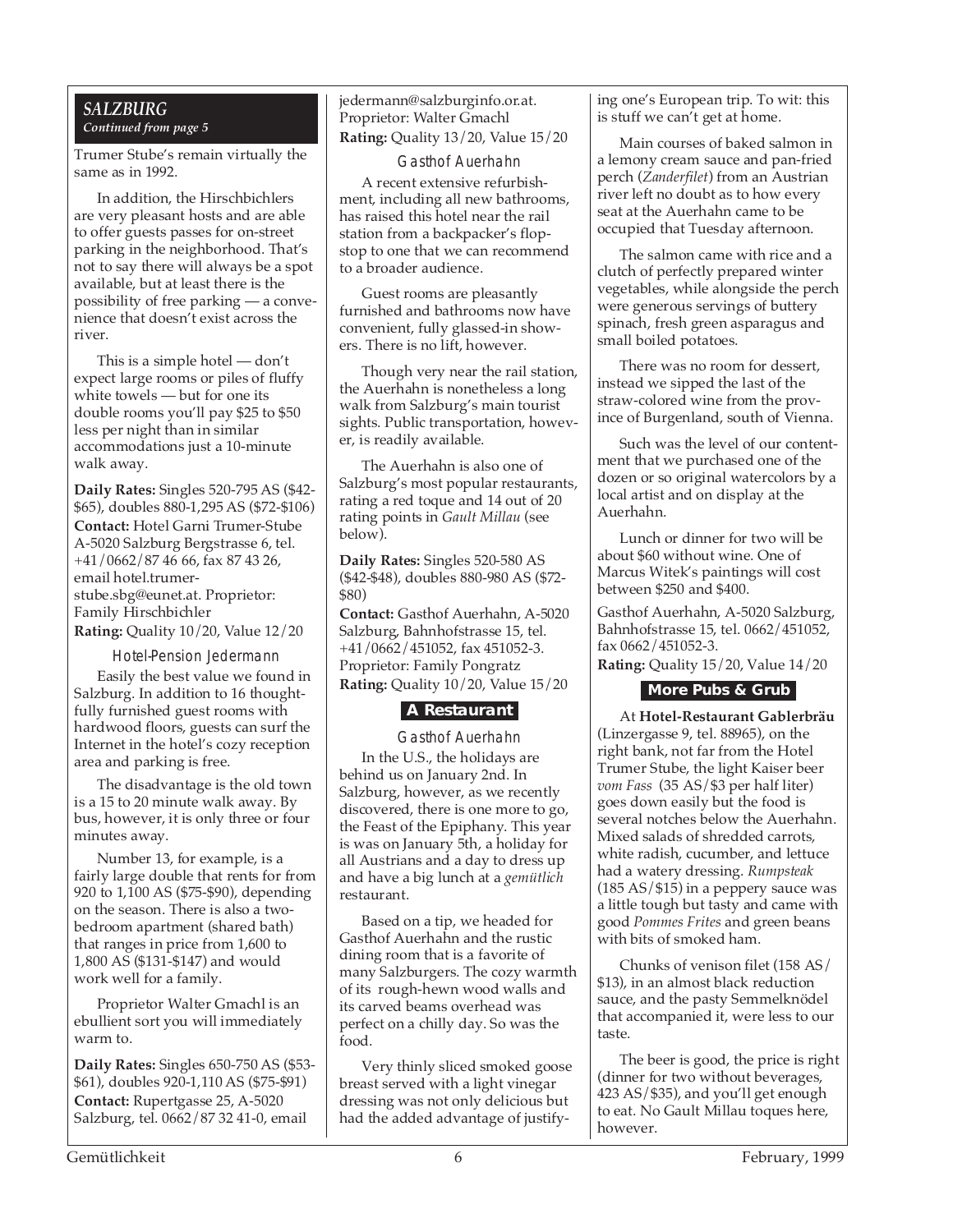**Alter Fuchs** (Linzergasse 47/49, tel. 882200) is a new, right bank, below-street-level, gathering spot for the under-40 crowd. For us it was an after-dinner stop for a drink and/or dessert. The suspicious sounding but lucious *Liwanzen mit Powidl und Rumzwetschke* (54 AS/\$4.50) is a couple of puffy pancakes, with a smooth prune-based sauce, three or four stewed prunes, a shot of liquor — possibly rum — all topped with whipped cream and sprinkled with chopped pistachios. We split it.

This is a very lively spot — jampacked two nights running — but friendly and under control. Highly recommended.

Near the Hotel Auersperg, **Wegsheidstuben** (Lasserstr. 1, tel 874618) is one of those homey, corner beer joint/restaurants in a mostly residential part of town. It looked promising, but the food was a disappointment. *Zwiebelrostbraten* had had the salt shaker emptied into it and accompanying vegetables were canned. Enough said. To be avoided.

Not far from the Hotel Jedermann, **Die Weisse** (Rupertgasse 10, tel. 72246) is a rambling old brewpub specializing in wheat beer. It is an acquired taste. $\mathbf{E}$ 

#### *ZÜRICH WALK Continued from page 1*

50 yards down the street and note **Brasserie Lipp**, the Zürich branch of the famed Paris bistro, and a popular watering hole. We stopped for a few minutes and tried the daily wine specials. A glass of classy, classified Bordeaux, 1988 Grand-Puy-LaCoste, for 11 Sfr. (\$7.75), and a lovely Sancerre at 8.5 Sfr. (\$6), came with little squares of toast and pate. Waiters are brusque but efficient and the people watching is nonpareil. Some take the elevator to the **Jules Verne Panorama Room** for even pricier drinks and a view of Zürich from on high. Between the Brasserie Lipp and the **Heimatwerk** is a chic food store that features such items as Balik Salmon, olive oil with truffles (27.50 Sfr./\$20) and truffle pate (45 Sf/\$32).

At 69a Bahnhofstrasse, it's

**Séguin-Dorman** for porcelain and glassware such as Riedel and Rosenthal. Some handsome Riedel wine glasses at 25 Sfr (\$18) were about \$4 less than the same glasses sold at a local wine shop here in Ashland.

If you're short on reading material, across the street is **Stäheli English Bookstore**. Prices will be substantially higher than in the U.S.

At number 67 is the inviting **Confiserie Sprüngli**, the 163-yearold chocolate maker who will deliver all over the world (fax +41/1/224 4735).

Just across the street at number 58 is **Riethmüller AG** for fine knives (Henckels), scissors, and small kitchen implements.

Continuing on the left side you'll come to **Pic nic Gourmando**, another upscale food shop. When we were there, the window displayed an extraordinary variety of liqueurs and Schnaps. One that caught our eye was an 800 cl bottle of Williams eaude-vie de Poire (pear Schnaps) priced at 1,350 Sfr. (\$950). Within the perfectly clear bottle, in addition to the Schnaps of course, was a perfectly clear glass-blown pear.

On the right side again, at number 47, is the **Rosenthal Studio-Haus** where we saw more attractive wine glasses (diVino by Rosenthal: 13 Sfr./ \$9 for white wine glasses and 16 Sfr./\$11 for more amply endowed Bordeaux glasses). A small piece of Rosenthal is a can't-miss take home gift.

At the corner of Kuttel-Gasse and Bahnhofstrasse is **Bucherer**, Zürich's biggest jeweler, where one can spend \$100,000 or more on a wristwatch. Its several windows showcases many dazzling pieces.

Still on the left side, **Louis Vuitton** displays a tiny — no bigger than three inches — cube of a purse in powder blue patent-leather with brass clasp for a cool 1,450 Sfr. (\$1021).

At 44 is **Bruno's** where you can purchase men's Borsalino hats for around 480 Sfr. (\$338)

Then, on the corner of Münz Platz and Bahnhofstrasse is **Bulgari**, another high-end jewelry store.

Next comes the street's prestige florist, **Blumen-Krämer** at 38 Bahnhofstrasse.

On the right side of the street, at the corner of St. Peter Strasse is **Vidal**, an oriental rug shop displaying some gorgeous goods. Our knowledge of such merchandise is very limited but prices seemed somewhat lower than what we have seen in California and Oregon for similar rugs.

Next to Vidal is **Hermes**. Their filmy scarves are about \$200.

Staying on the right, a knockout antique store is **La Serlas**.

You are now at Paradeplatz, the hub of Zürich's light rail system. Trams continually snake in and around the kiosk, three or four seeming to come and go at intervals of every two or three minutes.

Across the street is Zürich's finest downtown hotel, the **Savoy Baur en Ville**, flawlessly managed by Manfred Hörger, who wouldn't discount the rack rate on the broom closet if the hotel had been empty for a week. Double rooms are 590 to 640 Sfr. (\$415-\$451) 365 days a year. The **Savoy Bar** is popular with the city's top bankers.

Also within a stone's throw of this little platz are several interesting restaurants.

The most popular of theses is **Zeughaus Keller**. A tourist stop, yes, but also frequented by plenty of locals. In any event the country-style food is excellent and the great open room, adorned with cannons and other armaments, is one of the world's grandest places to eat a sausage —and never mind foot-long, some are more than a yard in length.

It's time to cross the river to the old city. Walk behind the Savoy (where you may want to spend a few minutes looking at the Marc Chagall stained-glass windows in the **Fraumünster Church)** and take the Münster bridge.

*Continued on page 8…*